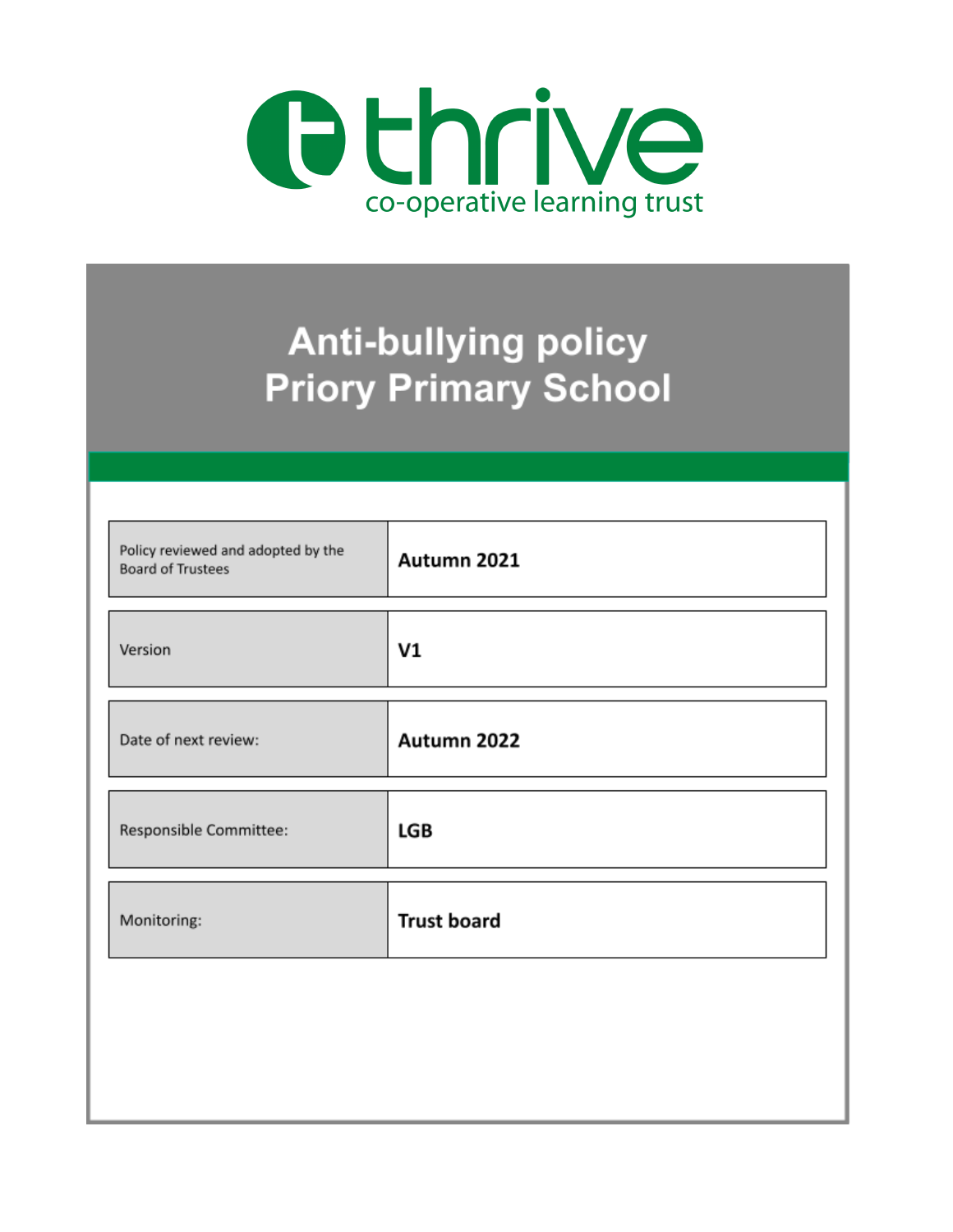

# **PRIORY PRIMARY SCHOOL**

# **Anti-Bullying Policy**

# **Our Vision**

All our children are buzzing with excitement for learning; they enjoy the feeling of success, develop confidence, and become active and responsible citizens.

# **Aims**

These aims are for our whole school community – children, staff, governors and families:

- To develop independent, enthusiastic and creative learners with skills for life
- To provide a welcoming, happy and safe environment, where learners are confident to take risks and can flourish
	- To deliver an authentic curriculum, which provides opportunities for challenge and aspiration, preparing children for the future
- To build a community based on mutual respect, where everyone takes responsibility for their own actions and behaviour choices
- To celebrate diversity and promote tolerance, developing learners as global citizens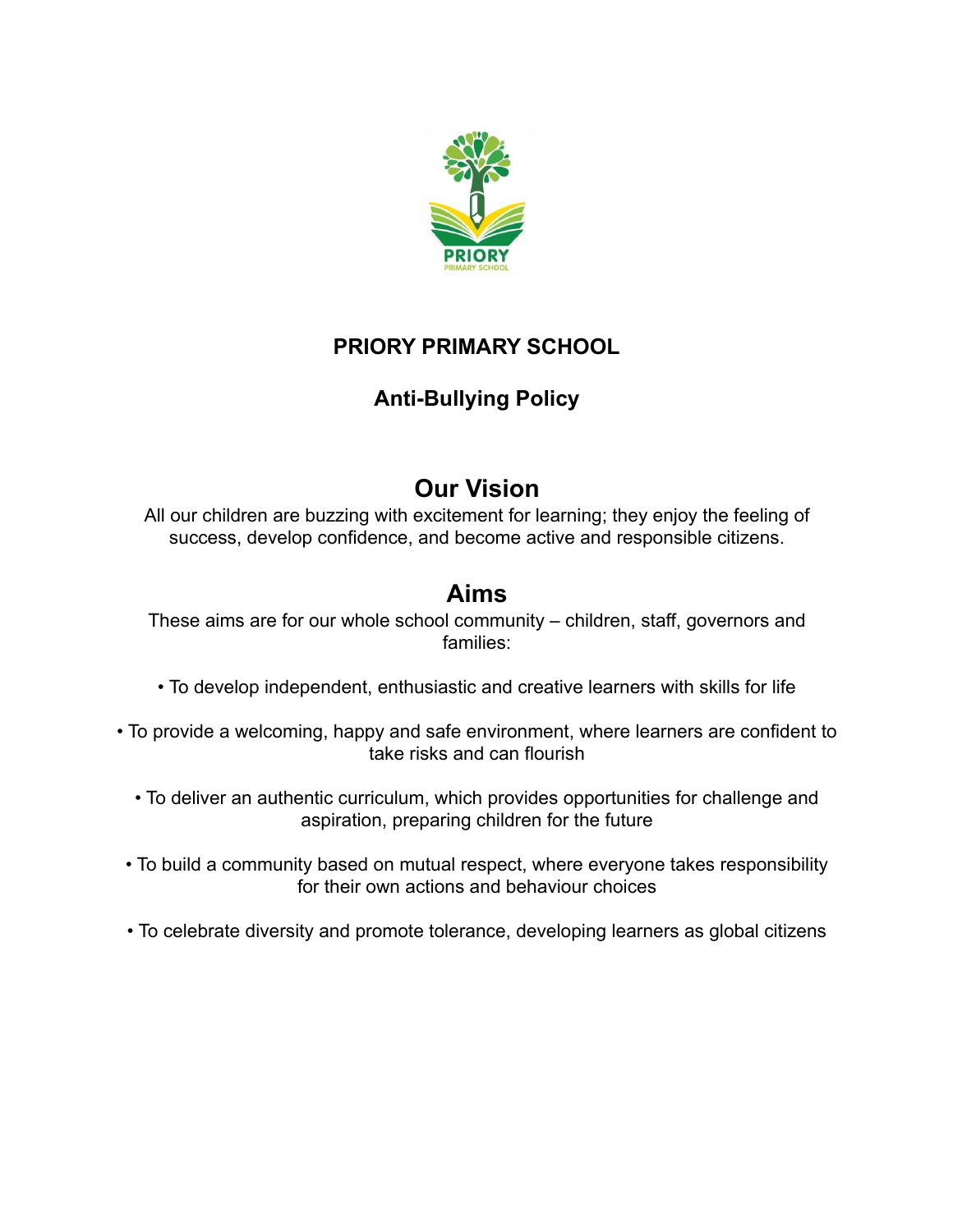# **1 Introduction**

1.1 At Priory Primary School we are committed to providing a caring, secure and supportive environment in which pupils can live and work happily and without fear. We regard all forms of bullying as totally unacceptable regardless of race, gender, sexual orientation or disability. We recognise the effects that bullying can have on pupils' feelings of self worth, on their learning and on the school community and will actively promote an anti-bullying environment.

# **2 Definition of Bullying**

2.1 Bullying involves dominance of one pupil by another, or a group of others, is premeditated and usually forms a pattern of behaviour.

Bullying is therefore:

- deliberately hurtful;
- repeated, often over a period of time;
- difficult for those being bullied to defend themselves.

We teach the children to recognise bullying using the acronym STOP (Several Times On Purpose).

- 2.2 It can take many forms but the main types are:
	- $\bullet$  Physical (hitting, kicking, theft)
	- Verbal (name calling, making insulting, racist or offensive remarks)
	- Indirect (spreading nasty stories or rumours, excluding someone from social groups)
	- Online-bullying (issues covered in Verbal and Indirect bullying but via technology.)
- 2.3 Some forms of bullying are attacks not only on the individual, but also on the group to which he or she may belong. Within school we pay particular attention to:
	- Racial harassment and racial bullying;
	- Sexual bullying;
	- The use of homophobic language;
	- Bullying of pupils with special educational needs or disabilities;
	- Cyber bullying through emails, mobile phones and other forms of social media.

# **3 Creating an anti-bullying climate – aims and objectives**

- 3.1 Our school's Behaviour Policy explains the importance we place upon promoting positive behaviour to create an environment where pupils behave well, where they take responsibility for each other's emotional and social well-being and include and support each other.
- 3.2 Our aims are: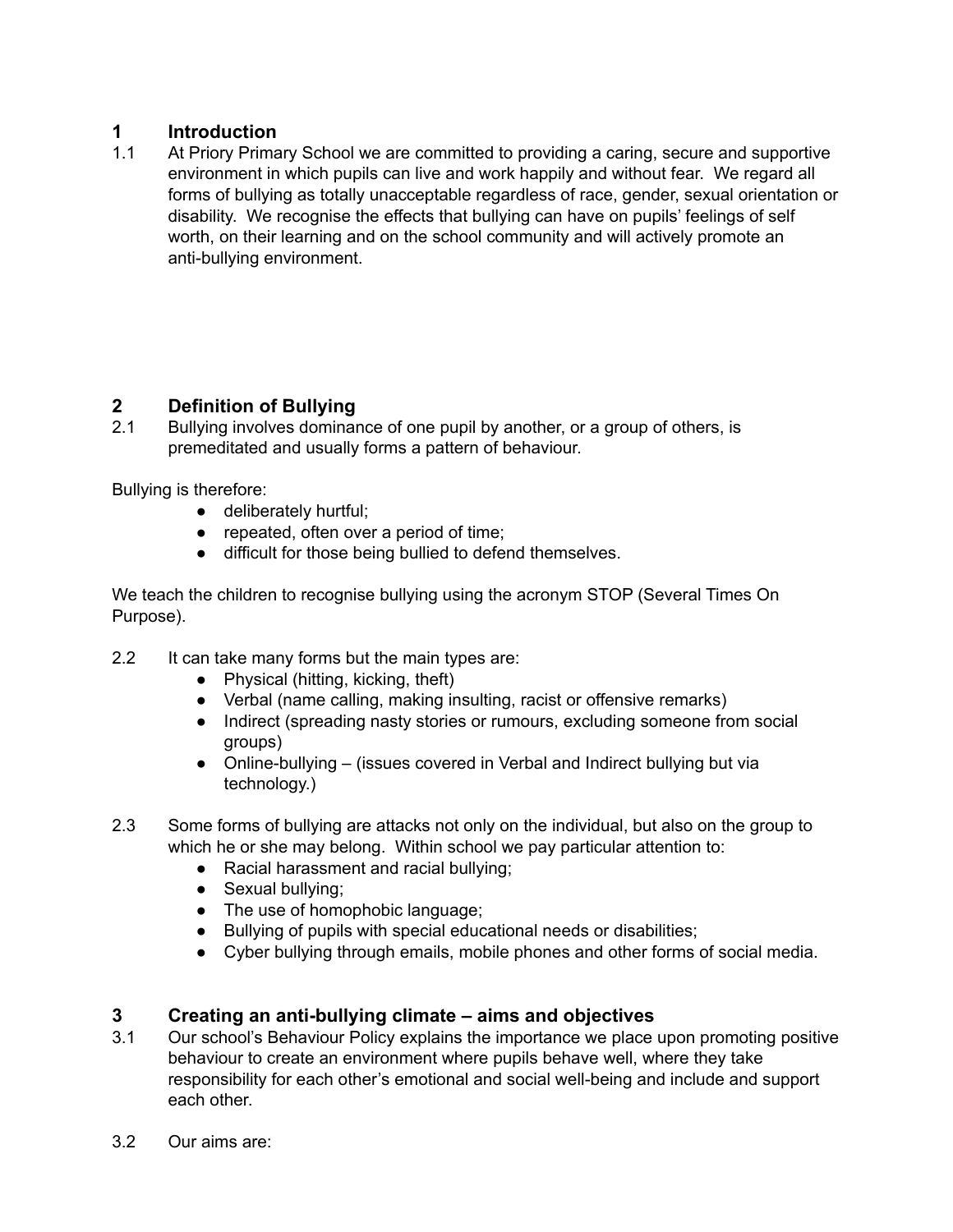- To raise awareness of bullying and our anti-bullying policy;
- To create a positive, caring ethos where bullying is regarded as unacceptable and a safe and secure environment is created for everyone to work and learn in;
- To increase understanding for victims and help pupils to constructively manage their relationships with others;
- To deal effectively with incidents of bullying in our school community and to put preventative measures into place.
- To outline procedures that will be followed when bullying is reported.
- To create a school ethos that encourages disclosure of bullying whereby children, parents and staff feel able to discuss any incident causing concern.

### **4 Reporting Bullying**

- 4.1 All teaching and support staff, including lunchtime supervisors, are aware of and alert to any signs of bullying in school. We foster an open approach where both pupils and parents are able to share their concerns about a bullying incident with any member of staff, although a parent's first point of contact will often be the child's class teacher.
- 4.2 Procedures to follow:
	- 1 The person making the report is listened to carefully and any relevant details are noted. Reports of bullying are never ignored. Support staff report the incident to the class teacher initially.
	- 2 The reported incident is investigated. Incidents of bullying together with outcomes are recorded on CPOMS under the bullying category and the Head of School is informed. These are monitored and discussed with staff and parents where appropriate. The Head of School is involved when the bullying behaviour is more serious, i.e. not an isolated incident, and keeps a log of more serious incidents. We value the support of parents and aim to keep them fully informed.
	- 3 We actively engage the children in a process which separates the 'deed from the doer', allowing participants to make amends for the harm caused.
	- 4 A monitoring period will follow to ensure that bullying has not resumed. Pupils involved are made aware that their behaviour will be monitored.
	- 5 If the bullying behaviour continues then further action will be considered such as enlisting the advice of outside agencies or the involvement of the SEN lead and consideration given to setting up a Pupil Passport.

#### **5 Strategies to prevent bullying**

Priory Primary has adopted a number of strategies to raise awareness of bullying and how to prevent it from taking place.

#### 5.1 Staff training

Staff have been made aware of the signs and symptoms of bullying and how to recognise bullies and victims. Staff will receive ongoing training in dealing with bullying incidents and preventative measures. This will include reference to the teaching of PSHE education (compulsory from 2020) and the guidance for this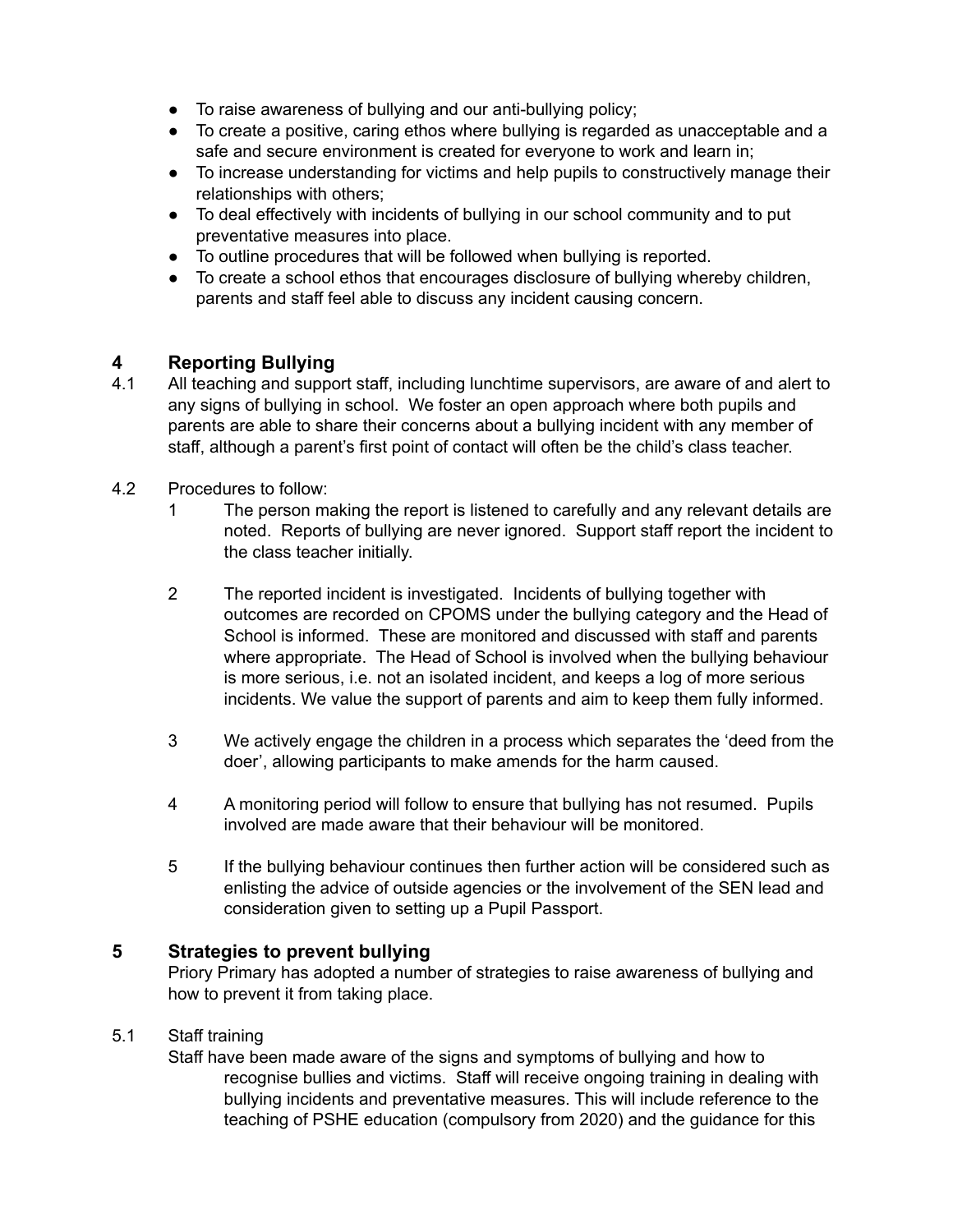subject, including:

- Keeping Children Safe in Education (statutory guidance)
- Respectful School Communities: Self Review and Signposting Tool (a tool to support a whole school approach that promotes respect and discipline)
- Behaviour and Discipline in Schools (advice for schools, including advice for appropriate behaviour between pupils)
- Equality Act 2010 and schools
- SEND code of practice: 0 to 25 years (statutory guidance)
- Alternative Provision (statutory guidance)
- Mental Health and Behaviour in Schools (advice for schools)
- Preventing and Tackling Bullying (advice for schools, including advice on cyberbullying)
- Sexual violence and sexual harassment between children in schools (advice for schools)
- The Equality and Human Rights Commission Advice and Guidance (provides advice on avoiding discrimination in a variety of educational contexts)
- Promoting Fundamental British Values as part of SMSC in schools (guidance for maintained schools on promoting basic important British values as part of pupils' spiritual, moral, social and cultural (SMSC)
- National Citizen Service guidance for schools
- 5.2 Staff awareness
	- Staff are made aware of potentially vulnerable pupils, both existing and new. Our School Nurse works one day each week with children who would benefit from support, either referred by school or parents.
- 5.3 Pupil awareness
	- Pupils are made aware of issues surrounding bullying through a variety of means. PSHE education lessons, and Circle Times all offer opportunities for discussion and sharing experiences and feelings. Assemblies and drama activities provide other opportunities to raise awareness about bullying. A range of activities are undertaken during the National Anti – Bullying week each year. Children are encouraged to talk to each other about friendship and support for each other.

#### 5.4 Junior Leadership team

- From Year 2 upwards every class has two representatives on the JLT. It provides pupils with a forum to share ideas and issues important to them.
- 5.5 Staff supervision
	- At playtimes staff supervise all areas of the playground and the field, when in use. Our Lunchtime staff are trained in playground games and engage the children in meaningful play. There are many lunchtime clubs run by experienced and specifically trained staff.

### **6 Bullying outside school**

6.1 Schools have powers to discipline pupils for misbehaving outside the school premises 'to such an extent as is reasonable'. This can relate to any bullying incidents occurring anywhere off school premises such as journeys to and from school. We encourage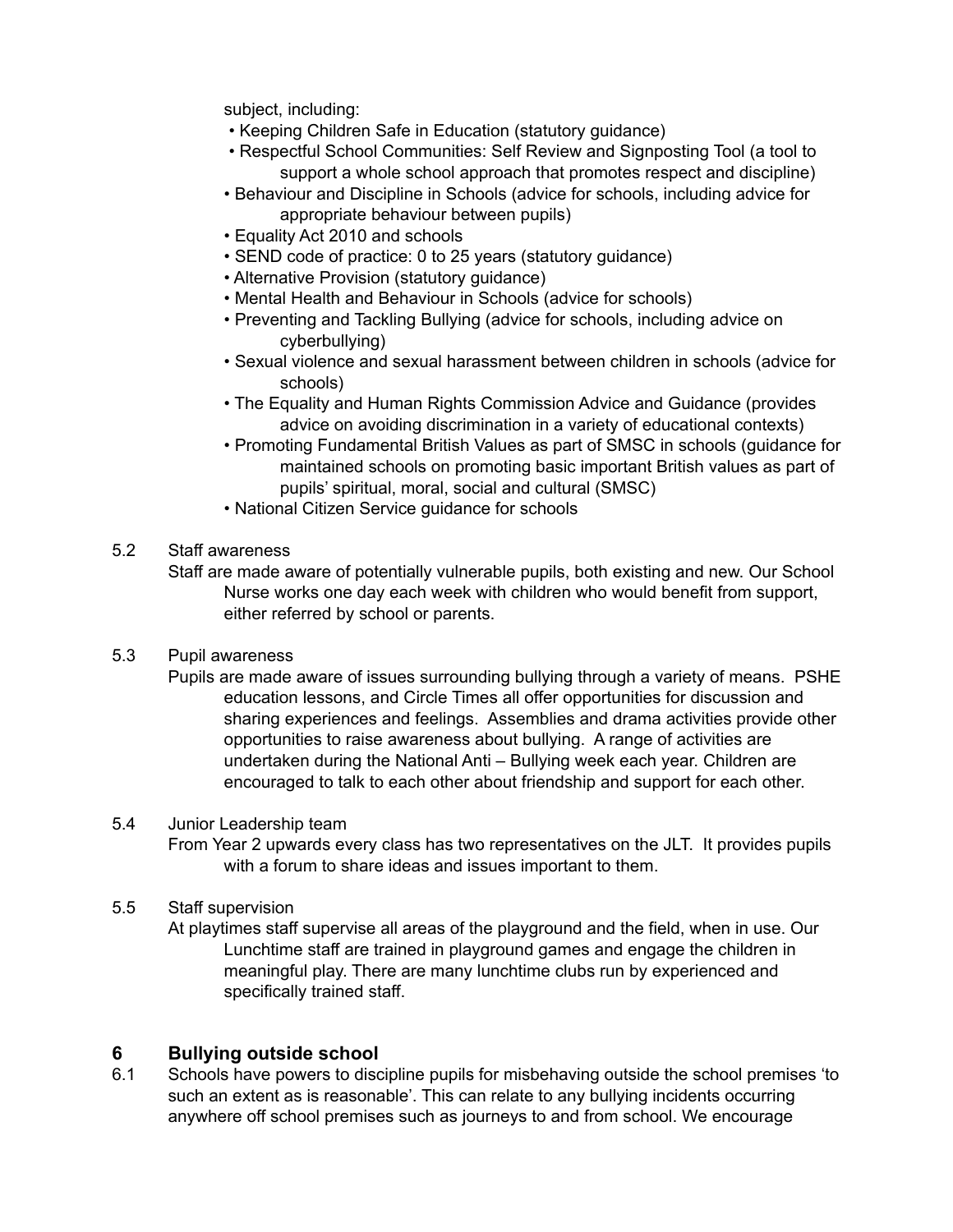pupils not to suffer in silence and will always offer support, helping them inform parents and giving advice etc.

## **7 Sanctions for bullying**

- 7.1 Sanctions will apply for incidents of bullying when appropriate. These will be in line with the school's Behaviour Policy and is structured as follows:
	- Class teacher
	- Phase Leader
	- Assistant Head
	- Head of School

The following may also be involved:

- Special Educational Needs Coordinator, if the pupil is identified for a behavioural Passport
- Advice may be sought from external agencies
- Fixed term exclusion for serious or persistent incidents
- In extreme cases, where serious violence is involved or other strategies have not resolved the problem, then permanent exclusion may be considered.
- 7.2 Parents may be involved in the early stages. If the incident is deemed serious then it will proceed quickly up the process with the intermediate stages being missed.

# **8 Information on the signs and symptoms of bullying**

### **8.1 Identifying victims**

One or more of the behaviours listed below, over a period of time, may indicate that a child is being bullied.

- Unwilling to come to school feigning illness like headaches, upset stomachs etc;
- Concentrate less in class, stop producing good quality work;
- Reluctance to go outside at playtime;
- Cling to adults on the playground;
- Isolate themselves on the playground, becoming withdrawn;
- Becoming distressed very easily;
- Have temper tantrums, impulsively hitting out;
- Have unexplained bruises or scratches;
- Possessions keep going missing or are damaged;
- Scared to walk to or from school if unaccompanied by parent/carer;
- Anxious and insecure:
- Refuse to say what is wrong;

#### **8.2 Support strategies**

- The curriculum offers opportunities for issues surrounding bullying to be raised and discussed; eg PSHE, Circle Time, P4C, Role play stories etc
- Assemblies focusing on behaviour, bullying and cyber-bullying
- Being vigilant on the playground and in the corridors and toilets;
- Help pupils clarify ideas and suggest JLT as a forum where appropriate;
- Always listen to complaints about bullying and follow them up;
- Take a calm, unemotional problem solving approach when dealing with incidents of bullying. Often this approach of identifying facts, resolving tensions and conflicts, and